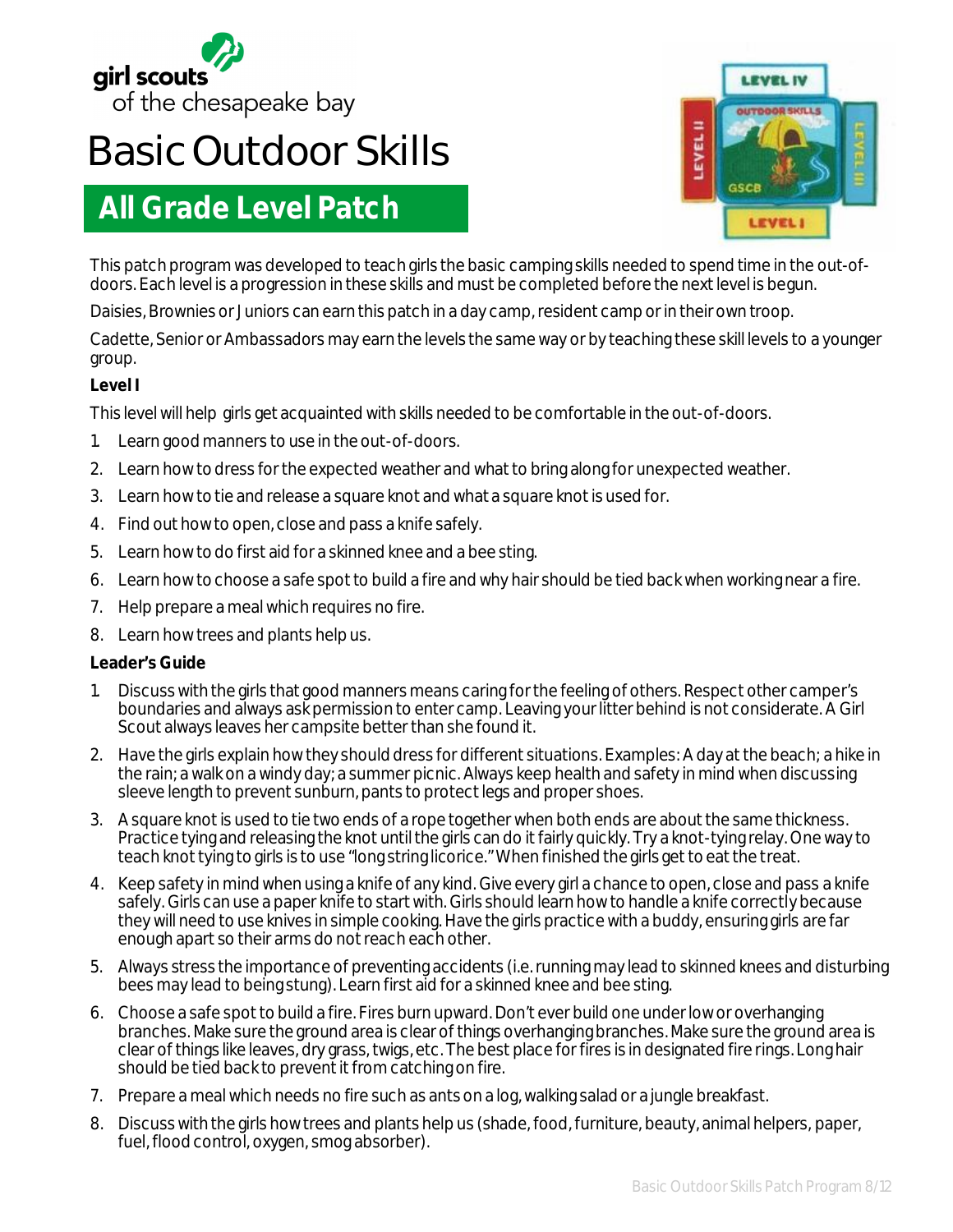#### **Level II**

- 1. Know the rules to follow for hiking safely on city streets or county roads.
- 2. Find out what "dressing in layers" means and how it helps you to be more comfortable.
- 3. Show that you can tie a square knot and clove hitch and what they are used for.
- 4. Find out how to clean and sharpen a knife and know why it is safer to use a sharp knife.
- 5. Learn first aid for cuts and burns and discuss ways to prevent these accidents.
- 6. Know what safety equipment should be ready before a fire is started. Practice laying a foundation fire.
- 7. Help prepare a one-pot meal.
- 8. Find out more about ways to protect the natural world and choose an outdoor "good turn" to include in your next outdoor activity.

- 1. Safety means walking on sidewalks, crossing with the light, walking facing traffic when there are no sidewalks, crossing as a group and not in one long line. Do not obstruct the sidewalk. Girls should walk with a buddy. It is a good idea to have the each girl count–off and keep the same number for a hike. Then it is easy to check the girls when you leave and arrive at each rest or lunch stop. Always keep yourself visible; wear bright clothes during the day and white at night. Carry a light at night, but do not aim it at drivers or the face of other hikers. Have the whole troop get up and take a walk to practice some of the things listed above.
- 2. Dress in several layers of clothing. As the day warms it is easy to peel off a layer or two and add them back on in the evening or when it gets cooler. The layers trap the body heat and are often warmer than one heavy article of clothing. Always take a hat for sun protection and heat retention. Girls might have a fashion show to demonstrate the layering technique.
- 3. Review the square knot from Level I and all the uses for clove hitch. The clove hitch is used to put up a clothesline, tie the end of a rope around a pole or tree, and to start lashing.
- 4. Clean a knife by washing with water and drying with a soft cloth. Never clean a knife in dirt or sand. To sharpen a knife, use a sharpening stone that has been lubricated with oil or water before using. Always keep the blade pointed away from the body. Practice with a buddy.
- 5. Talk with girls about preventing cuts and burns. Cuts should be washed well with soap and water, then covered. Minor burns should be put in cool water quickly. Serve burns should be treated immediately by a doctor. Have the girls practice what to do if someone's clothing catches fire (stop, drop, and roll).
- 6. Safety equipment for fires consists of a bucket of water and a shovel or rake. The A-frame Foundation is to hold the kindling off the ground so air can circulate. Teach the girls about the three sizes of wood used in fire building.
- 7. One-pot meals can also be your favorite casserole cooked out-of-doors. There are many one-pot meals to try such as Campfire Stew, Tacos, etc.
- 8. The girls should now be ready for a walk, a cookout, or a backyard overnight. Find out more ways to protect the natural world and choose a project to include in you next outdoor activity.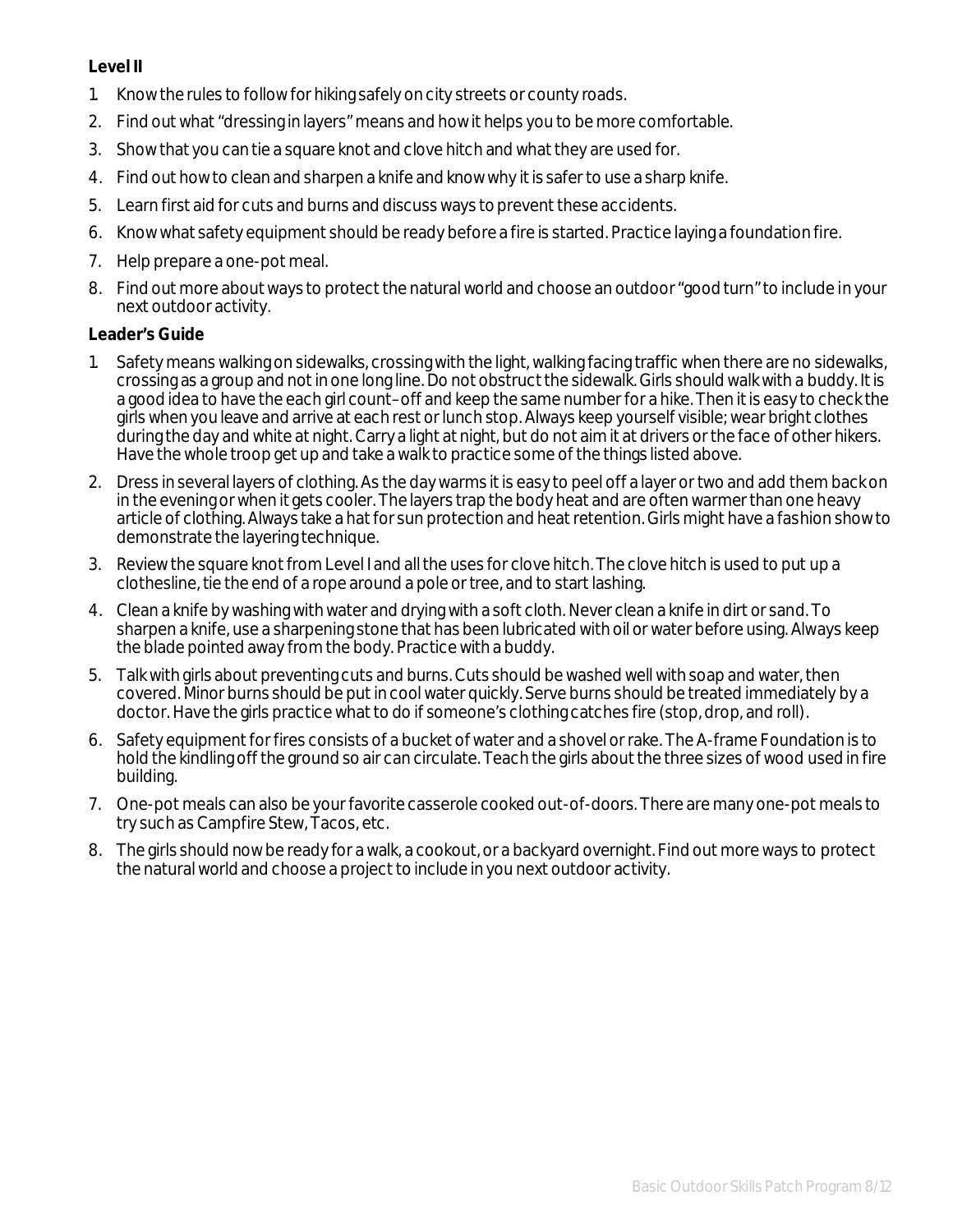#### **Level III**

- 1. Discuss the buddy system and how it adds safety to a trail hike, swimming activity or any outdoor activity.
- 2. Find out what equipment each person needs on a hike and what items are needed by the whole group.
- 3. Show that you can tie a square knot, clove hitch and bowline. Know to uses of each knot.
- 4. Working a safe distance from others, carve or whittle something. Examples are: Fuzz stick, cooking stick, friendship stick
- 5. Practice tying a triangle bandage for an arm sling.
- 6. Know how to light a charcoal fire by helping build one and keep it going.
- 7. Cook something in foil or on a stick
- 8. On an outdoor activity, do something to improve the site that shows you understand the saying" A Girl Scout leaves a place better than she found it."

- 1. The buddy system is having a partner to help you. If a girl gets into difficulty in a pool or on a hike, there is someone to call the leader. The buddy system helps keep a girl from wandering off and getting lost. The triple buddy system is excellent for trips or backpacking because if one of the girls gets hurt there is one to go for help and one to administer first aid or keep her company.
- 2. When your troop plans a hike, determine what equipment will be needed. The troop needs a well–stocked first aid kit, map of the hiking area, flashlights and waterproof matches. The girls should have sturdy shoes, a bandana or sun hat, sunscreen and possibly a canteen of water, lip balm, a whistle and food. As the complexity of your hike or outing increases, add additional items such as extra socks, rain poncho, compass and a pocketknife. Plan clothing accordingly.
- 3. Review square knot and clove hitch. Teach how to tie a bowline knot which is used in life saving and rescue work, or to make a loop in the end of a rope that will not slip or change size.
- 4. Review knife safety. Consider carving a potato. Balsa wood, apple heads for dolls or a walking stick.
- 5. Practice tying a triangle bandage for an arm sling. Discuss other uses for a triangular bandage.
- 6. Teach how to light a charcoal fire. Charcoal may be lit with fire starters. Remember to allow about 30 minutes from the time you start the charcoal until the time you need to have the fire ready for cooking. Place fire starters on the bottom and charcoal on the top. This fire used for foil cooking.
- 7. A foil packet may be placed directly on the coals. Use heavy-duty foil or two layers of the lighter weight to form foil packages. Seal well on all edges. You will need a pair of long handled tongs for turning packets and removing them from the fire. The packets can contain a complete meal or a side dish. Some examples are potatoes and onions with a pat of butter; fish, hamburger, or chicken with sliced vegetables; sliced ham or spam with pineapple and sweet potatoes. Be sure to slice the vegetables thin so that they cook through. Core an apple and fill with cinnamon, raisons, and brown sugar. Bake in foil.
- 8. Share with the girls activities that will improve their outdoor site. Let the girls think up ways to put their ideas into action. Remain flexible to new ideas when you arrive at the activity site.